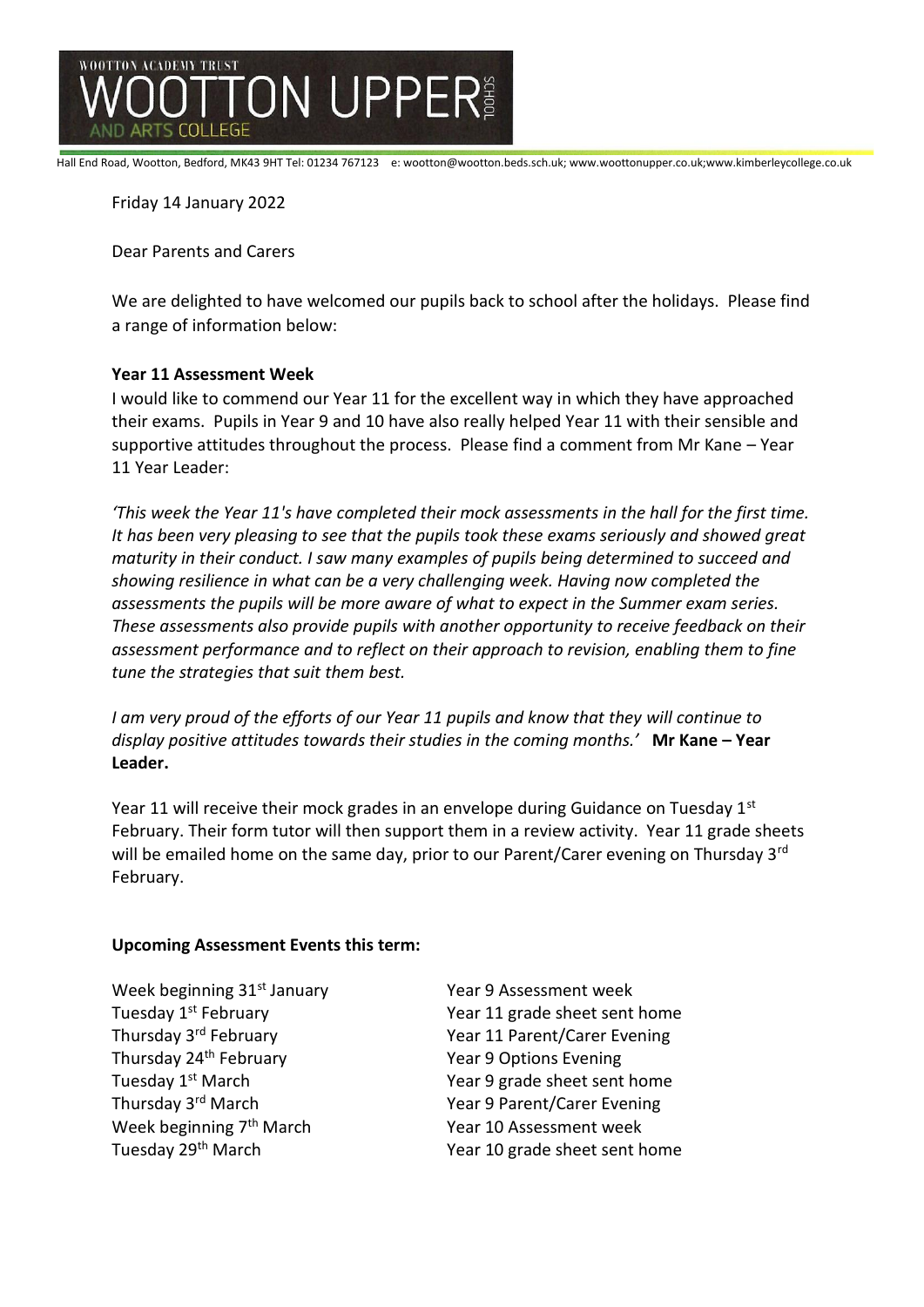## **Equipment reminder:**

To ensure your child is ready to learn, all pupils need to have pens, pencils, a ruler and calculator each day at school. Also useful are: a highlighter, a purple pen and a dry wipe pen.

### **PE reminder:**

As the temperature drops outside over the next few weeks and through this half term could you please remind your child to bring both the correct footwear for their lesson ie football boots if they are on the field with PE socks to change into, and also the rest of their full PE kit to keep warm. PE kit includes zip top fleeces and sports leggings for girls and rugby tops for the boys. We also encourage your child to wear a sports base layer under their PE kit if they own one to keep them warm and ultimately make the lessons more enjoyable. Pupils are reminded not to bring in casual tracksuits and hoodies from home as they are not part of the PE kit and they will not be allowed to wear them.

### **Allergies reminder:**

We do regularly remind staff and pupils that they should not bring products into school that contain nuts. This includes biscuits, cakes and sandwich spreads.

Do make sure you keep us updated with regard to your child if they have an allergy, or any other medical condition. You can do this by emailing **Miss Gabriel** on [lgabriel@wootton.beds.sch.uk](mailto:lgabriel@wootton.beds.sch.uk)

## **Christmas in a Box**

The Christmas in a Box team have sent photos and thanks for the donations from our pupils. You will remember that we sent over 40 boxes of provisions that the pupils and staff collected, showing huge enthusiasm and care for our wider community. Thanks to parents and carers for supporting their children with donations.



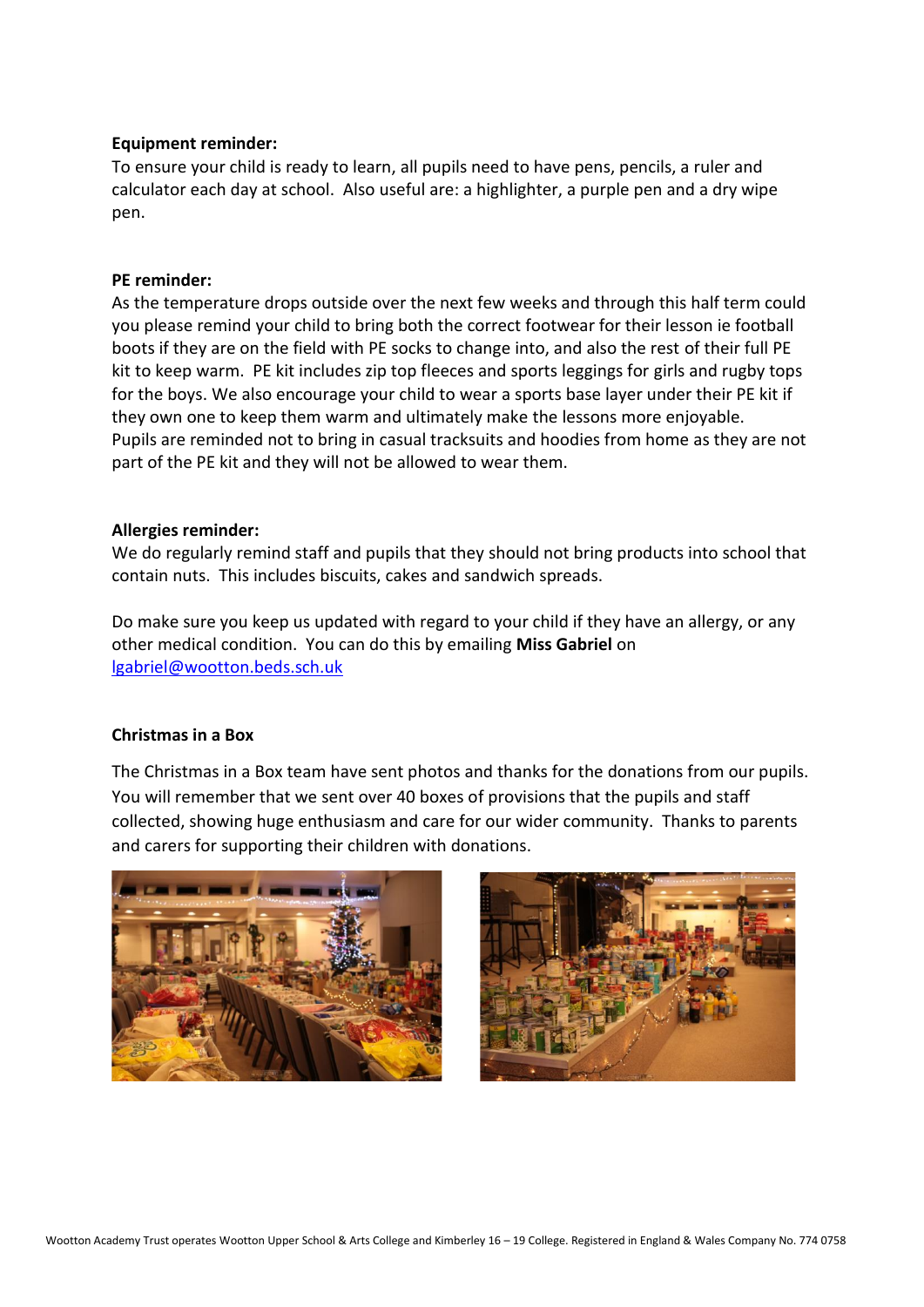### **Science Stars of the Week:**



Well done to all pupils showing great learning. Our Attitude to Learning scores reward effort including: resilience, thinking, working with others, development of skills.

### Stars of the week

Year 9 is Daniel Harkett Year 10 is Kyle Chapman Year 11 is Rose Slaney

### Seneca Champions for December:

George Smith Jasmine Ivy Miley Holly Minney Arjan Singh Anja Byrne Ben Abood Thomas Lewis Darcey Smith Sam Chick Sean Singh Lucy Catchpole Evie Cosbie-Ross Lewis Roberts Aliyah Lawrence Shantal Patel

And class 11S2!



### **Yoga Club**

Please note a new opportunity for our pupils on Thursdays.

This has been advertised to our pupils via Guidance time.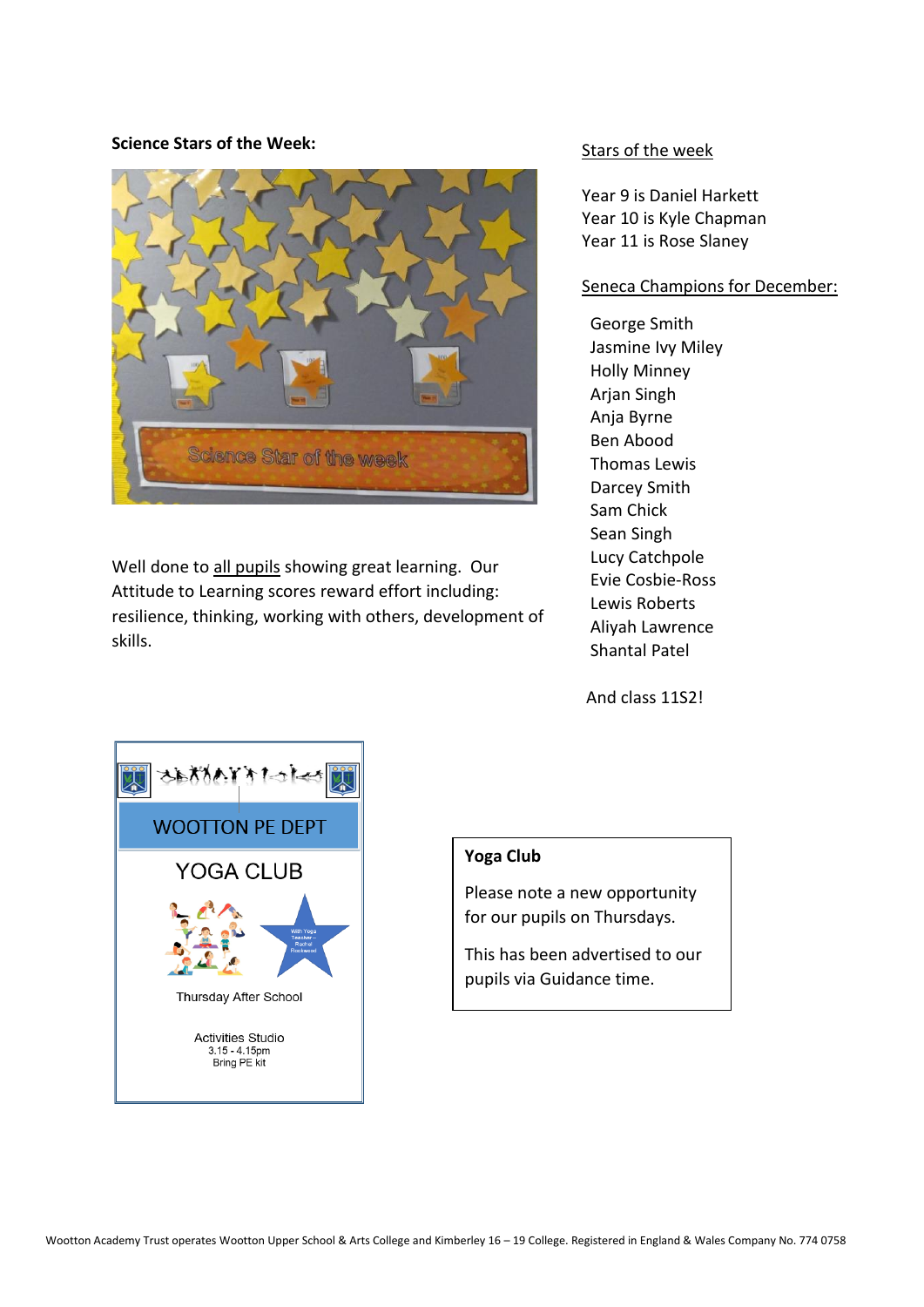# **Upcoming CHUMS virtual psychoeducation workshops**

Teenage Sleep Workshop (Children aged 13+) - The workshop will cover the following topics; why sleep is important, what is 'good' sleep, sleep hygiene tips and strategies for managing worries at night.

- Wednesday 2<sup>nd</sup> February at 16:00-18:00pm
- Tuesday  $15<sup>th</sup>$  March at  $16:00-18:00$ pm

Secondary Resiliency Workshop (For Teens aged 13+) – The workshop will cover the following topics; mental health vs mental health problems, emotional regulation, psychoeducation around anxiety and low mood, and strategies for relaxation.

• Wednesday 23rd March at 16:00-18:00pm

Please note that spaces for workshops are limited and allocated on a first-come, first served basis. Please email [safegaurding@wootton.beds.sch.uk](mailto:safegaurding@wootton.beds.sch.uk) for an application form.

## **Operation Encompass**

Wootton Academy Trust have been given the opportunity to take part in a project that will run jointly between educational settings, Bedford Borough Council and Bedfordshire Police.

Operation Encompass will report to educational settings, prior to the start of the next school day, when a child or young person has experienced or been exposed to any domestic abuse.

Operation Encompass will ensure that a member of the school staff, known as a Key Adult, is trained to allow them to liaise with the police and to use the information that has been shared, in confidence, while ensuring that the school is able to make provision for possible difficulties experienced by children, or their families, who have experienced a domestic abuse incident.

We are keen to offer the best support possible to all our young people and we believe this will be extremely beneficial for those involved. If you have any questions, please do not hesitate to contact **Mrs Enser**.

## **Covid-19 update**

Thank you for continuing to ensure your child has a face covering. These are required in communal areas such as corridors, as well as on school transport. Face coverings are recommended in classrooms.

All schools and colleges have been asked to review their Covid-19 contingency plans. Ours is currently being reviewed by governors, and will then be displayed on our website. We very much hope that learning at school is not further impacted by Covid-19, however we do know that some schools have had significant staff absence. Teachers are asked to set work on Teams each day, for any pupil who is isolating and who is not unwell. If your child is unwell, please make sure they rest and recover as a priority.